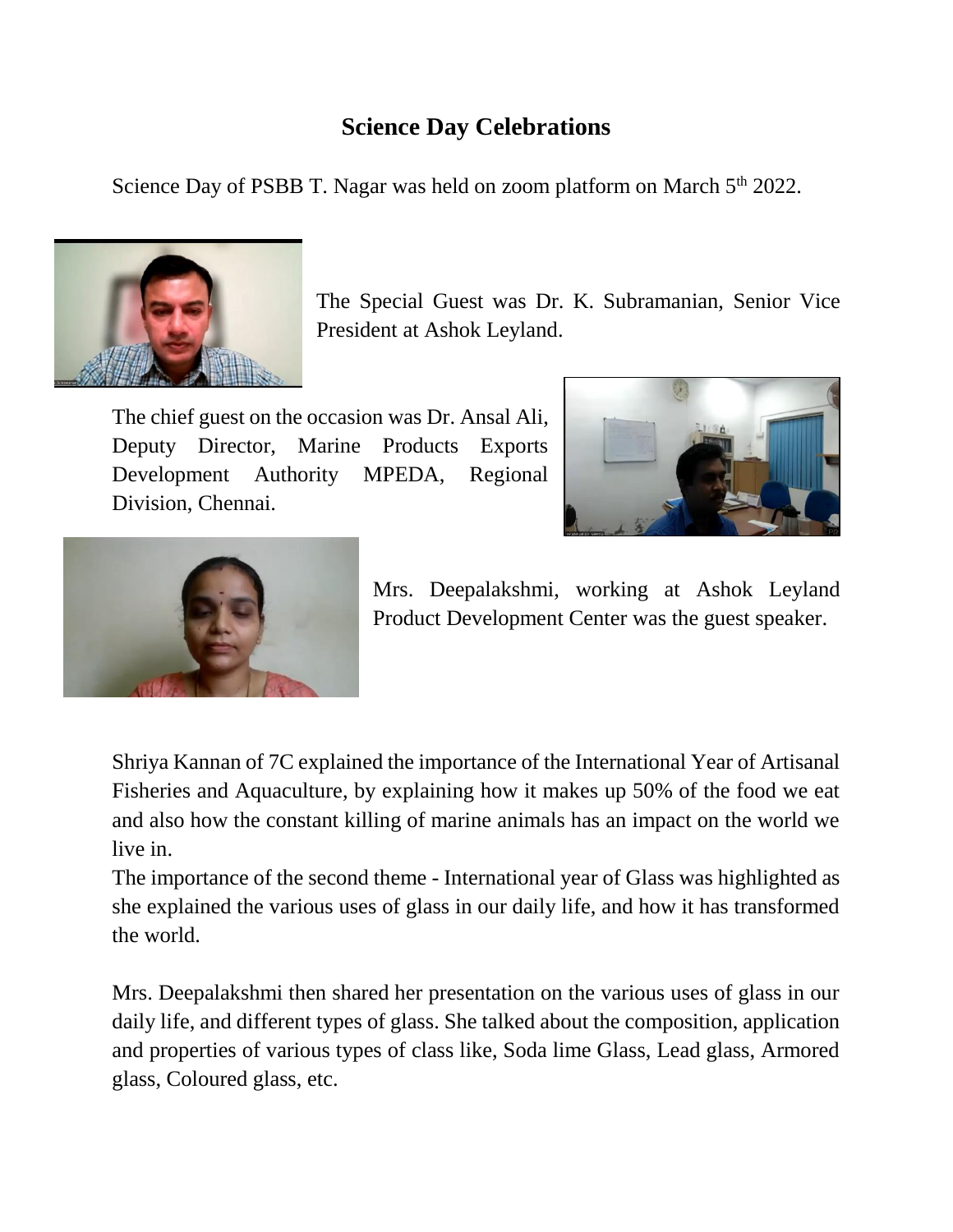Following Mrs. Deepalakshmi's presentation, the Science & Innovation Club Secretaries Hariharan (8D) and Parvathi(8B) presented the highlights of the various activities done in each class to celebrate Science Day by students from classes Pre-KG to 8.



The Science Day quiz 'Mind O Meter', hosted by Quiz Club Secretaries Arnav(8D) and Dhruva (8C) was topped by Kausthub (8C), followed by Aashritha (6C) and Rushil (7C) .



'Kattukuppam: The Village of Receding Sands' was a skit presented to create awareness of how the village people lost their fishing livelihood due to pollution and human interference.